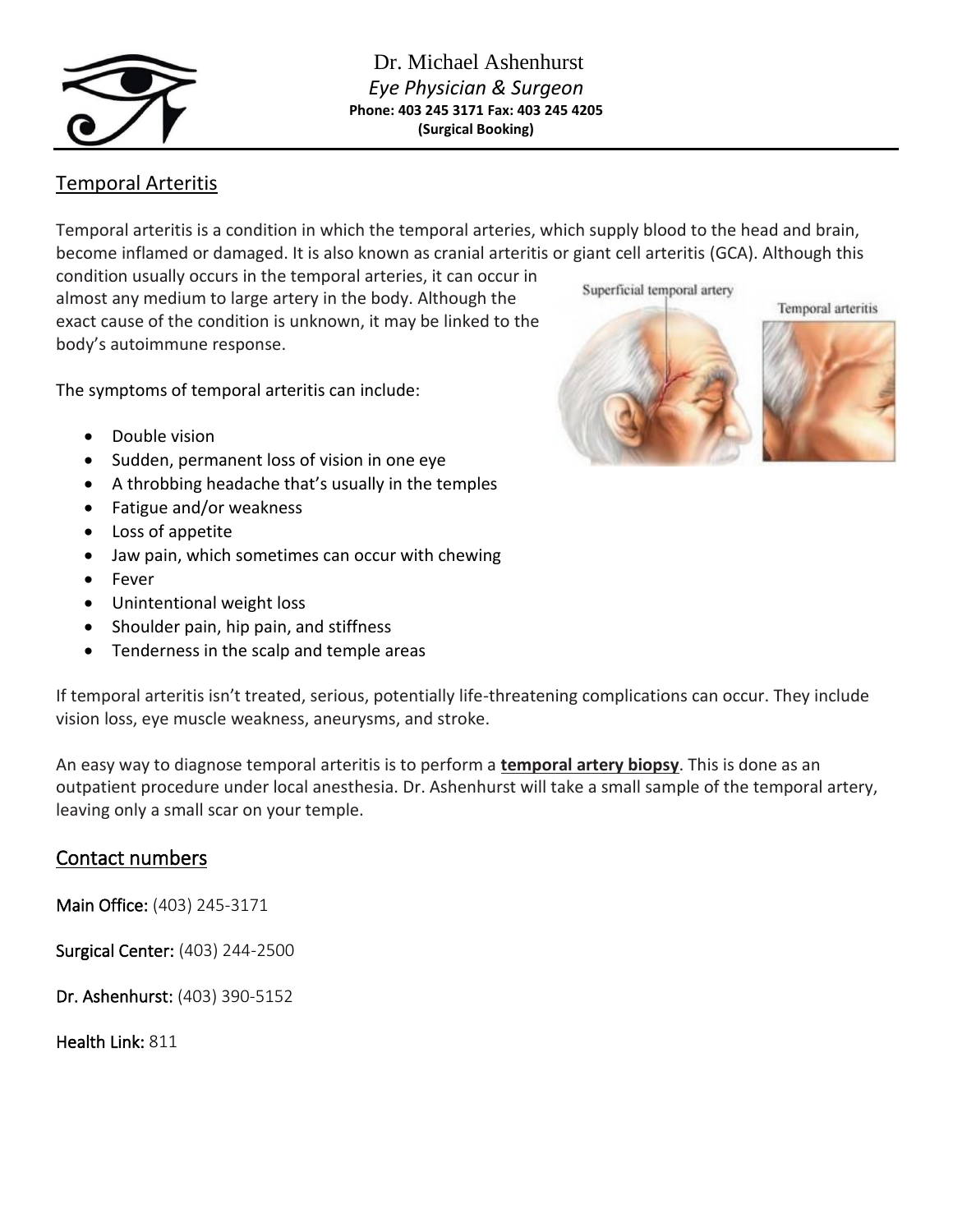# **Holy Cross Surgical Services Unit 101, 2210 2 St SW, Calgary, AB T2S 3C3**

The easiest way to get to the surgical center is to from Macleod Trail. From Macleod Trail turn west onto 25 Ave SW followed by a right turn onto 2 St sw. The Holy Cross will be on your right-hand side. There is a paid lot in the front of the building, and paid street parking can be found throughout the neighborhood. Please proceed to the first floor unit 101 to check in at the surgical desk.



## Pre-Operative Instructions

- DO NOT EAT ANY SOLID FOOD OR MILK PRODUCTS FOR A MINIMUM OF 10 HOURS PRIOR TO YOUR PROCEDURE. CLEAR FLUIDS (apple juice, water, black tea or black coffee) ARE ALLOWED UP TO 3 HOURS BEFORE YOUR SCHEDULED SURGERY TIME. Gum, candy, cream, orange juice, and sugar are considered food products. You must be fasting even if we are planning to use a local anesthetic. If you eat then your surgery will be cancelled and a no show fee will apply.
- *GENERAL WARNING: Smoking causes poor healing and should be avoided.*